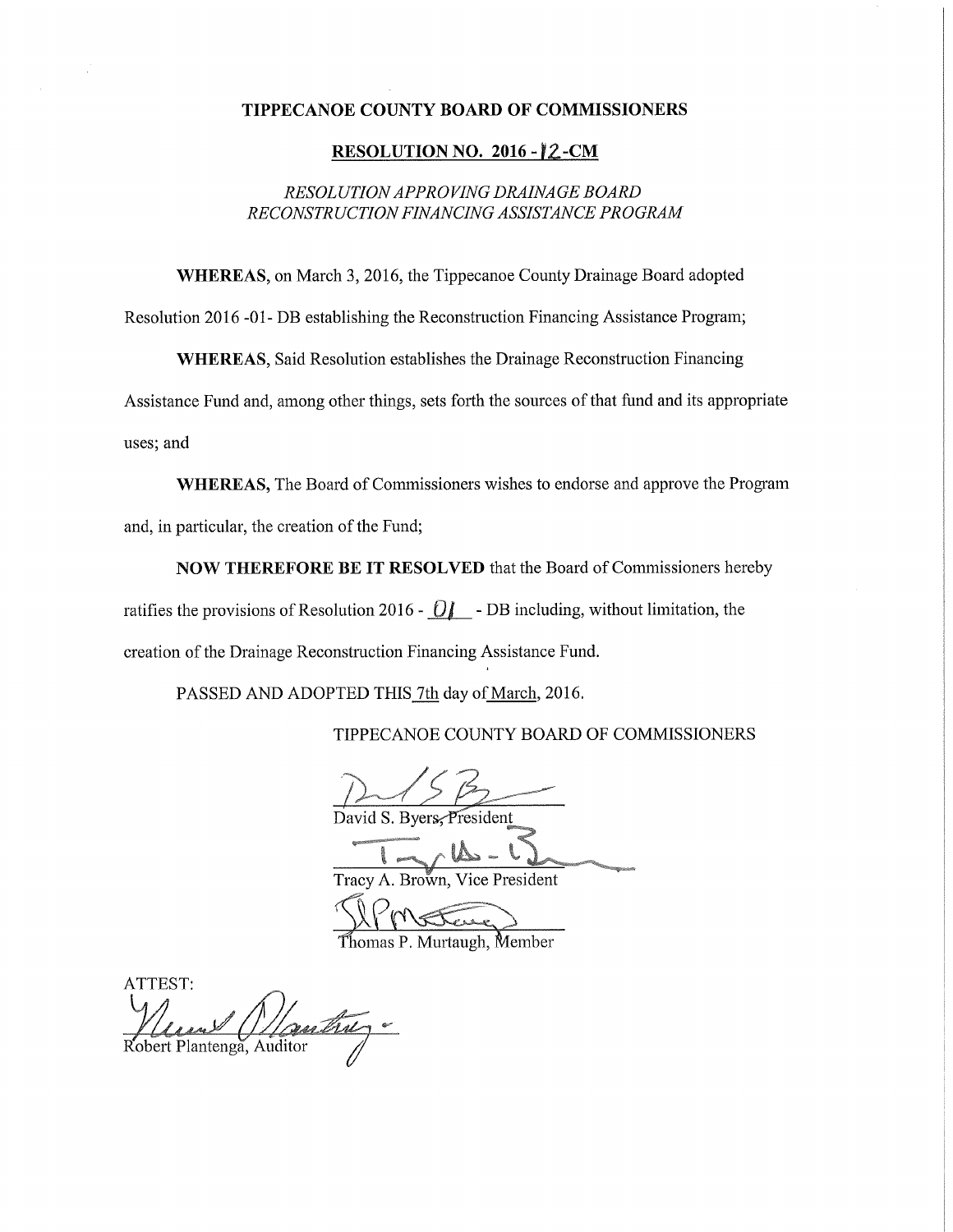### TIPPECANOE COUNTY DRAINAGE BOARD

#### RESOLUTION NO. 2016 - 01 - DB

## RESOLUTION ESTABLISHING RECONSTRUCTION FINANCING ASSISTANCE PROGRAM

WHEREAS, proper and sufficient drainage is vital to the public health and economic development in Tippecanoe County;

WHEREAS, the Tippecanoe County Drainage Board is responsible for drainage matters in Tippecanoe County including, without limitation, reconstruction ofregulated drains;

WHEREAS, the Drainage Code (IC 36-9-27) provides flexibility in financing reconstruction. IC 36-9-27-50, 84 and 85 provide for financing through assessments paid over a period of up to five years with interest at ten percent  $(10\%)$ . IC 36-9-27-97.5 provides for financing through <sup>a</sup> construction loan repaid over <sup>a</sup> period ofup to five years. IC 36-9-27-94 provides for financing through issuance of bonds repaid over a period in excess of five years. IC 36-9-27-73 provides for payment of reconstruction costs from the general drain improvement fund. IC 36-9-27-75 provides for payment of reconstruction costs from grants or gifts accepted by the Drainage Board;

WHEREAS, the County is given flexibility in the uses available for funds from the Economic Development Income Tax, specifically the ability to spend such funds "for any lawful purpose for which money in any of its other funds may be used." IC 6-3.5-7-13.1(b)(3);

EEEAS, the Home Rule Statute, IC 36—1—3 grants units the powers they need for the effective operation of government as to local affairs;

WHEREAS, from time to time, there may arise reconstruction projects wherein repayment in five years and/or wherein repayment at 10% interest on assessments is unduly onerous to landowners;

WHEREAS, for such projects, if the County has sufficient funds available, the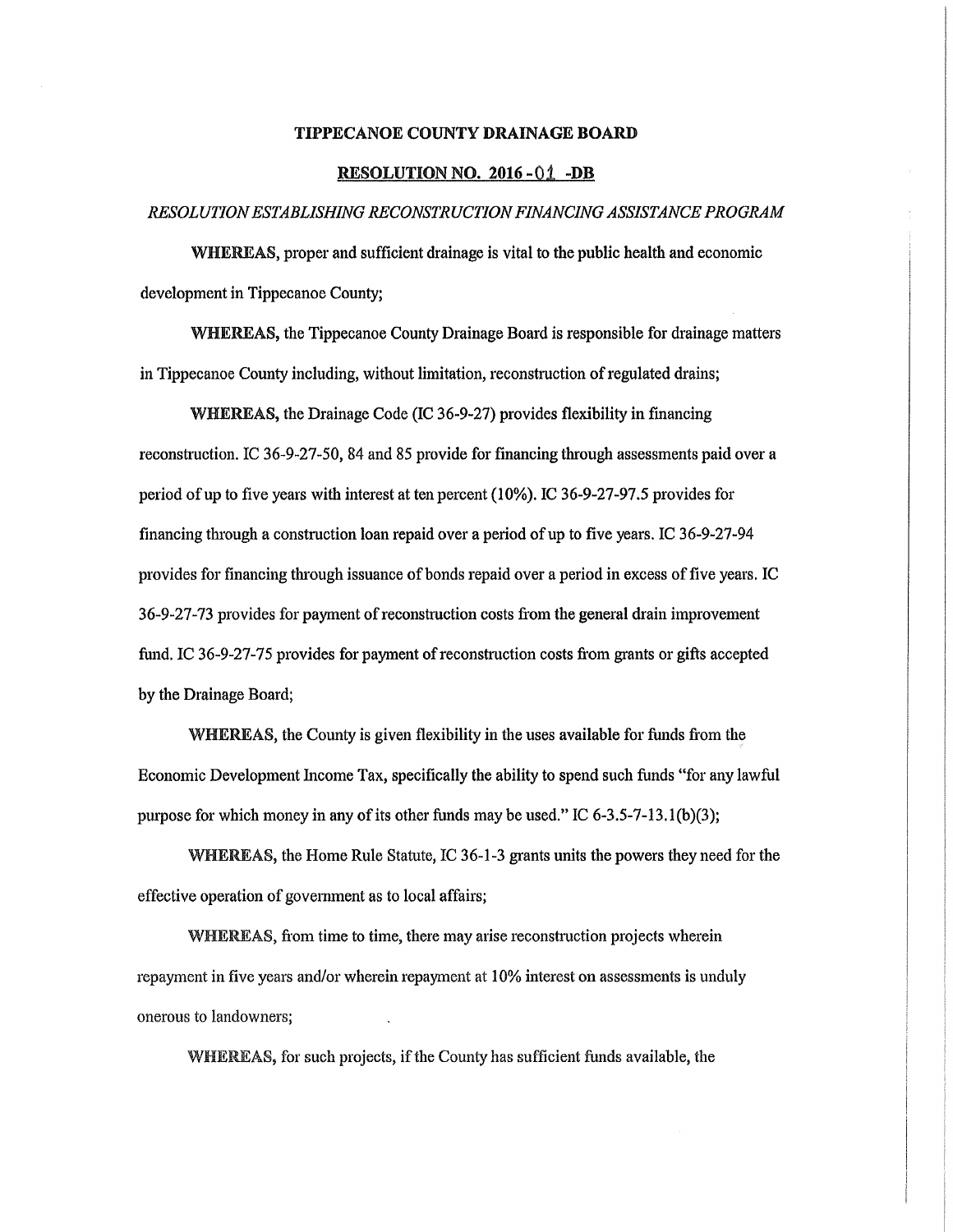transaction costs associated with taking out construction loans and/or issuing bonds would be wasteful; and

WHEREAS, the Drainage Board wishes to create an alternative process for reconstruction financing for appropriate projects and subject to available funds;

## NOW THEREFORE BE IT RESOLVED:

Section 1. Fund Creation (a) There is now created <sup>a</sup> separate fund to be known as the Drainage Reconstruction Financing Assistance Fund ("the Fund").

(b) Monies may be expended from the Fund by the Tippecanoe County Drainage Board and Tippecanoe County Surveyor, following <sup>a</sup> reconstruction order on <sup>a</sup> regulated drain, to pay <sup>a</sup> landowner's reconstruction assessments provided that such payment must be subject to <sup>a</sup> written, secured agreement for repayment by the landowner as approved by the Drainage Board.

(c) Monies may be deposited into the Fund from donations, transfers fiom other County funds (including, without limitation, the General Drain Fund and the Economic Development Income Tax Fund), repayments pursuant to repayment agreements, and from suchother sources as may as determined by the County from time to time.

((1) Interest on the Fund shall be deposited to the Tippecanoe County General Fund.

(e) Money in the Fund shall not revert to the General Fund.

Section 2. Application Reconstruction Financing Assistance shall be available only in conjunction with <sup>a</sup> reconstruction order specifying such availability, only with respect to those reconstruction projects deemed by the Drainage Board to require such assistance, and only ifthe Drainage Board determines that the Fund has sufficient funds to support such availability. When <sup>a</sup> Landowner wishes to take advantage of such Assistance, the Landowner must enter into <sup>a</sup> repayment agreement specifying the terms under which the money advanced to pay the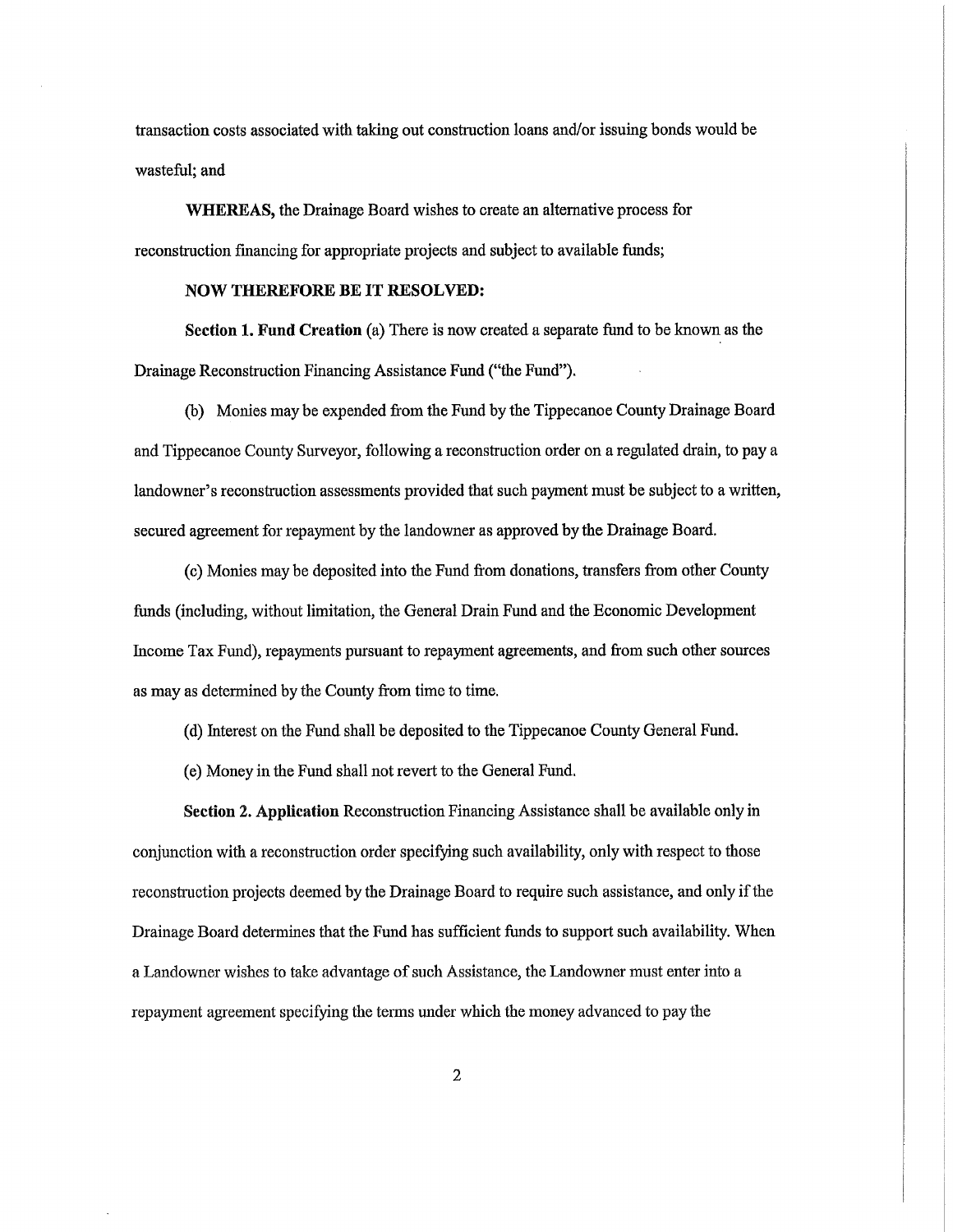Landowner's reconstruction assessment shall be repaid. After entering into an agreement

acceptable to the Drainage Board, the Landowner's reconstruction assessment shall be paid from money in the Fund. Money repaid pursuant to <sup>a</sup> repayment agreement under this section shall be deposited in the Fund.

Section 3. Criteria Criteria the Drainage Board shall consider when determining whether

to make Reconstruction Financing Assistance available for the project shall include funds

available for such Assistance, the cost per acre of the reconstruction, the necessity of the project,

whether the project is feasible without such assistance, and the overall cost of the project.

Section 4. Terms (a) For <sup>a</sup> given project, the Drainage Board shall make Reconstruction

Financing Assistance available to landowners subject to <sup>a</sup> written financing agreement and

subject to the following terms:

a. Availability is subject to a minimum assessment for the Landowner of one thousand dollars (\$1,000) or such greater amount as the Drainage Board determines is appropriate for the project. Additionally, Assistance shall not be available if the Landowner has outstanding property tax delinquencies.

b. Repayment may be specified for equal annual or biannual payments or such other schedule as gives due regard for the convenience of the Treasurer.

c. Repayment agreements may not extend for <sup>a</sup> period greater than five (5) years except that, where the Drainage Board determines that the extraordinary nature of <sup>a</sup> project requires more than five (5) years, it may so specify. <sup>A</sup> repayment agreement may not extend for <sup>a</sup> period greater than ten (10) years.

d. Repayment agreements shall provide for simple interest at the rate of five percent (5%) per annum. There shall be no penalty for early repayment.

e. Repayment agreements shall be a personal obligation of the Landowner and shall also be secured by <sup>a</sup> lien on the real estate benefitted by the reconstruction project. If the benefitted real estate is sold or otherwise transferred while obligations under the repayment agreement remain outstanding, repayment in full shall be made prior to or at the time of sale. In the alternative, at the discretion of the Drainage Board, the person or persons acquiring the benefitted real estate shall become an additional obligor on the repayment agreement. The Landowner shall remain personally liable as to the obligations imposed by the Repayment